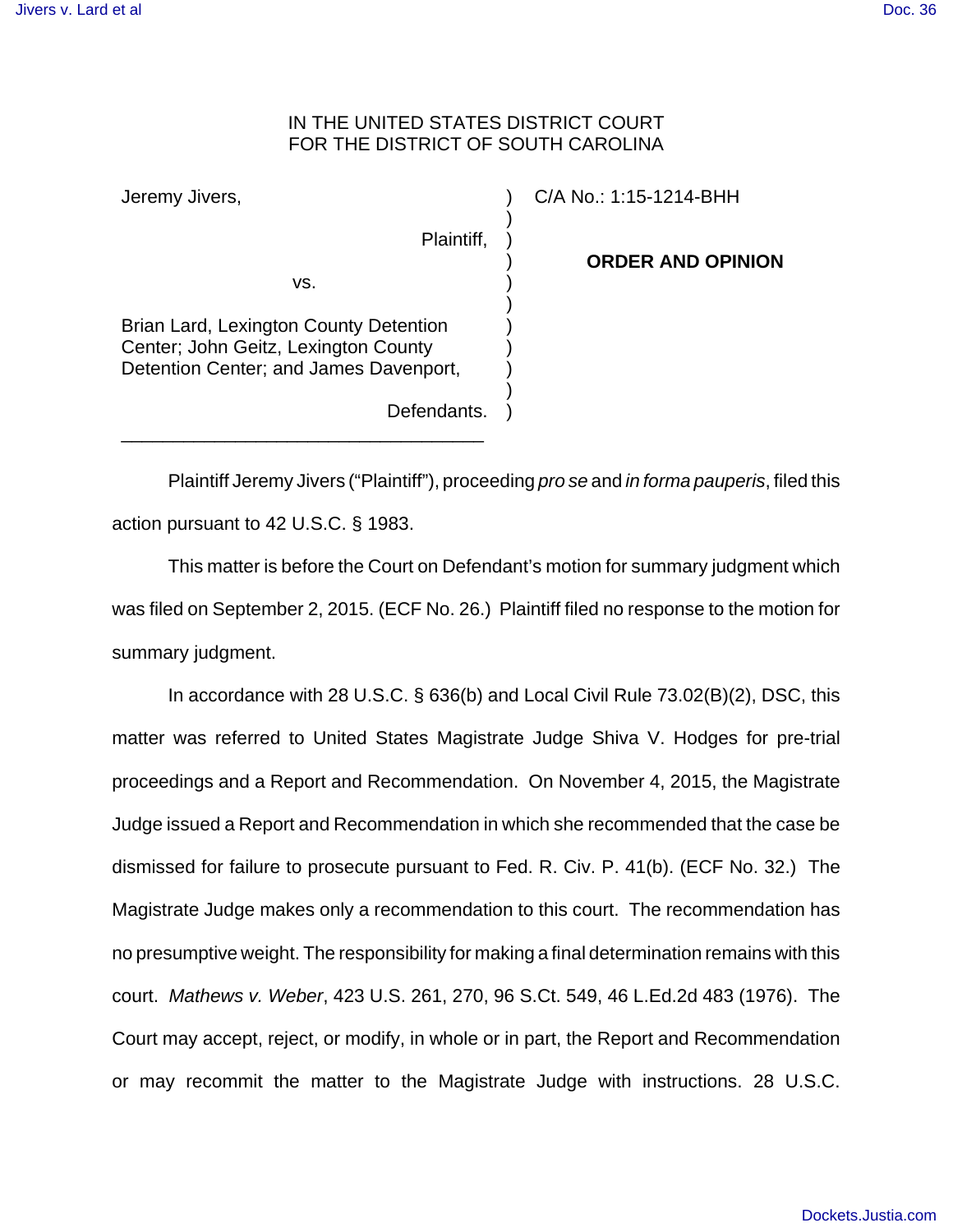$§$  636(b)(1).

'The authority of a court to dismiss sua sponte for lack of prosecution has generally been considered an 'inherent power,' governed not by rule or statute but by the control necessarily vested in courts to manage their own affairs so as to achieve the orderly and expeditious disposition of cases." See Link v. Wabash R.R. Co., 370 U.S. 626, 630–31, 82 S.Ct. 1386, 8 L.Ed.2d 734 (1962). As well as inherent authority, this Court may sua sponte dismiss a case for lack of prosecution under Fed. R. Civ. P. 41(b). Id. at 630.

The plaintiff was advised of his right to file objections to the Report and Recommendation. (ECF No. 32 at 3.) The plaintiff filed no objections, and the time for doing so expired on November 23, 2015. In the absence of objections to the Magistrate Judge's Report and Recommendation, this Court is not required to provide an explanation for adopting the recommendation. See Camby v. Davis, 718 F.2d 198, 199 (4th Cir. 1983). Rather, "in the absence of a timely filed objection, a district court need not conduct a de novo review, but instead must 'only satisfy itself that there is no clear error on the face of the record in order to accept the recommendation.'" Diamond v. Colonial Life & Acc. Ins. Co., 416 F.3d 310, 315 (4th Cir. 2005) (quoting Fed. R. Civ. P. 72 and advisory committee's note). Plaintiff has failed to comply with this Court's orders. As such, the Court finds that this case should be dismissed pursuant to Fed. R. Civ. P. 41(b).

After a careful review of the record, the applicable law, and the Report and Recommendation, the Court finds the Magistrate Judge's recommendation to be proper. Accordingly, the Report and Recommendation is incorporated herein by reference and this action is DISMISSED with prejudice.

IT IS SO ORDERED.

-2-